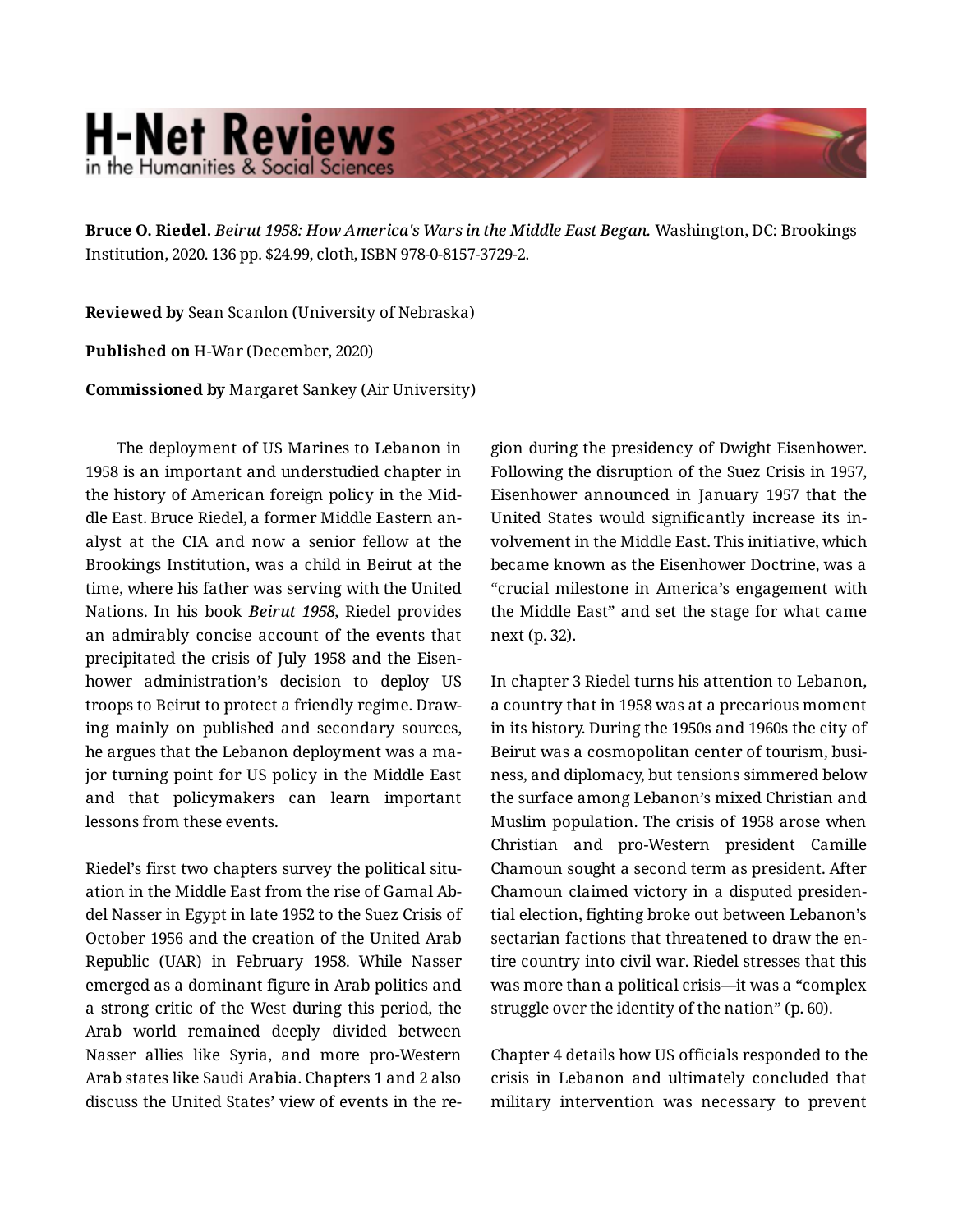the region from falling into chaos. As Riedel notes, the situation in Lebanon was not the Eisenhower administration's only concern in the Middle East in early 1958. After witnessing the growth of Nasser's influence in the region, instability in neighbor‐ ing Jordan, and a July 14 coup in Iraq (which caught US officials completely by surprise), Eisen‐ hower and his advisers decided that they had to act quickly, and that the best response was to send in US troops.

Chapter 5 recounts the deployment of US forces to Lebanon, from their initial landing on July 15 to their eventual withdrawal three months later. Ac‐ cording to Riedel, this first US combat mission to the Middle East "began with a combination of farce, comedy, and grave danger" (p. 92). Ultimate‐ ly it was American diplomats, including Ambas‐ sador Robert McClintock and special envoy Robert Murphy, who helped resolve the Lebanon crisis through negotiations with Lebanese officials. These talks led to a peaceful transfer of power and pre‐ vented a civil war.

In his epilogue, Riedel outlines four lessons that policymakers should take away from the 1958 Beirut deployment. Briefly summarized, they are to avoid panic, not mislead the American people or Congress, be wary of listening to regional allies, and listen to diplomats and spies on the ground.

Beirut 1958 is a valuable reminder that US military intervention in the Middle East is not a solely re‐ cent phenomenon.[1] While Riedel does readers a great service by telling a complicated story in high‐ ly readable prose and fewer than 150 pages, he makes no major new discoveries or revelations.[2] But there is still more to say about US intervention in Beirut in 1958. One perspective that is still miss‐ ing is that of the US servicemen who deployed to Beirut. It is notable that both US peacekeeping de‐ ployments to Beirut during the twentieth century (1958 and 1982-83) involved US Marines, and their perspective on what US military intervention in the Middle East looked like from the ground level calls out for further study.

## Notes

[1]. Andrew Bacevich, *America's War for the Greater Middle East: A Military History* (New York: Random House, 2016), for instance, argues that US military involvement in the Middle East began in the late 1970s.

[2]. For three studies based on extensive archival research, see Irene L. Gendzier, *Notes from the Minefield: United States Intervention in Lebanon and the Middle East, 1945-1958* (New York: Columbia University Press, 1997); Peter L. Hahn, *Caught in the Middle East: U.S. Policy toward the Arab-Israeli Conflict, 1945-1961* (Chapel Hill: Uni‐ versity of North Carolina Press, 2004); and Salim Yaqub, *Containing Arab Nationalism: The Eisen‐ hower Doctrine and the Middle East* (Chapel Hill: University of North Carolina Press, 2004).